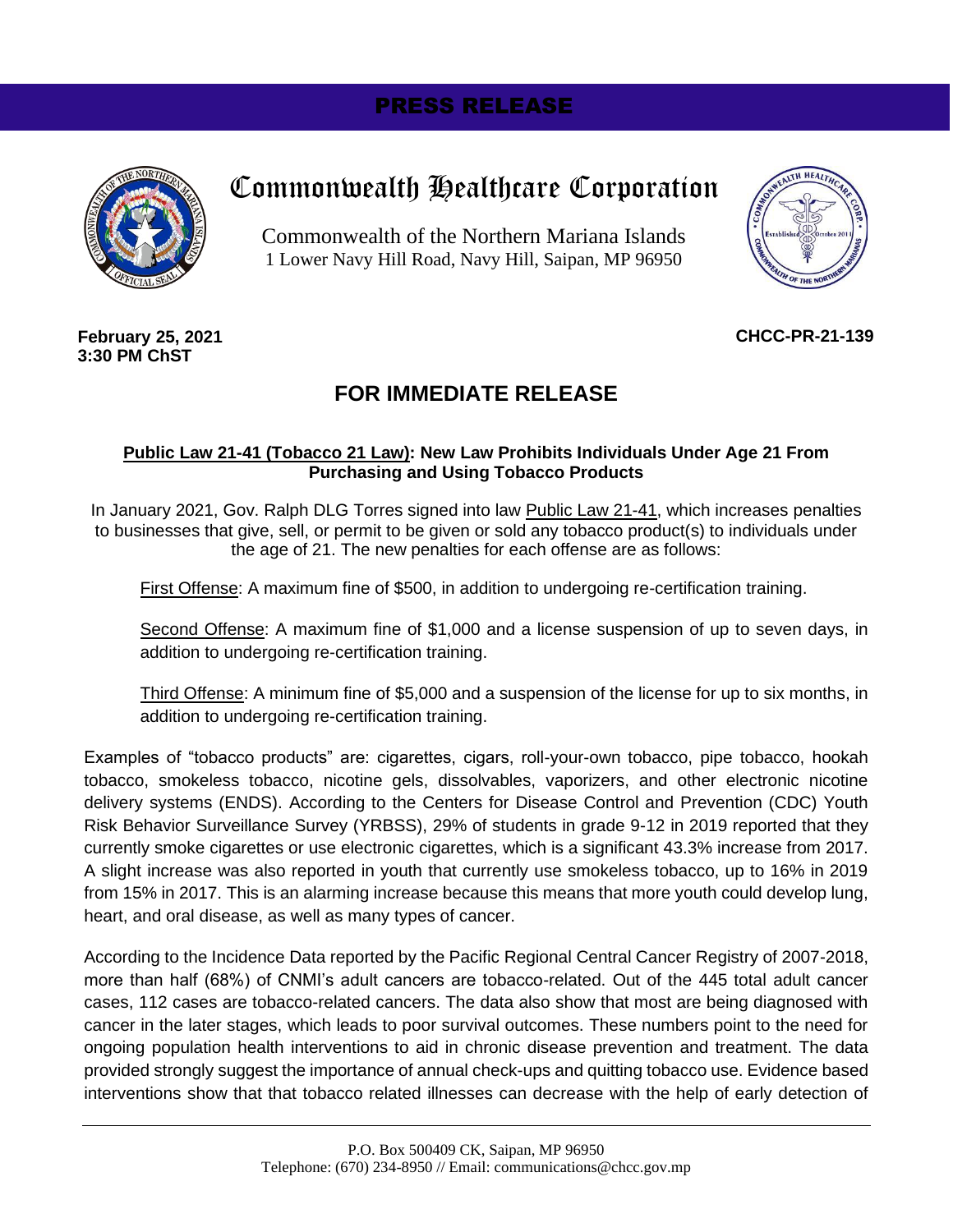cancer and community wide prevention methods. The new PL 21-41 (Tobacco 21 Law), is an important contribution. Increasing the age required to purchase tobacco can reduce the risk of nicotine dependency and the risk of developing oral cancer, heart disease, lung cancer, and COPD. In addition, this will also complement the existing law, **Public Law 16-46 (Smoke Free Air Act)**, which prohibits people from smoking/vaping in public areas, such as government facilities, restaurants, and schools, which also helps reduce exposure to secondhand smoke by non-smokers and those especially vulnerable.

The Commonwealth Healthcare Corporation (CHCC) recognizes and appreciates the support of Gov. Ralph DLG Torres who signed this bill that was authored by Rep. Joel C. Camacho of Precinct 4. We also extend our thanks to all the stakeholders and the Alcoholic Beverage & Tobacco Control (ABTC) headed by Director David Maratita for providing their assistance and seeing this motion through The Commonwealth Healthcare Corporation (CHCC) has found that oral cancer cases have been gradually increasing in incidence over the past several years, with 7 out of 10 cases diagnosed in stages 3 and 4. Tobacco and betel nut use are the only causes of oral cancer in the CNMI. Many of our community members are suffering because of this NCD revealing that we need to work together to reduce the burden of NCD's in the CNMI. The CHCC and its partners have been and continue to educate and provide oral cancer screening to the public.

We aim to continue our public services that compliments this monumental event in order to solidify and positively impact our community. This year, CHCC plans to launch another "Oral Cancer Campaign" which will focus on empowering individuals to quit, seek opportunities for cancer screening and early detection, increase nicotine cessation participants all to reduce the burden of this disease. CHCC will also be collaborating with stakeholders to provide screening and management options throughout the CNMI.

For resources online, visit the site at: [https://truthinitiative.org/,](https://truthinitiative.org/) [https://www.tobaccofreekids.org/,](https://www.tobaccofreekids.org/) to learn more about tobacco and e-cigarette health risks for children and young adults.

For a **free oral health screening**, visit the **CHCC Oral Health Clinic** or call **(670) 236-8369**.

For support to quit tobacco use, contact the **Tobacco Prevention and Control Program's Nicotine Cessation Program** at **(670) 323-7848 (QUIT)** to learn more about program services and upcoming Cessation classes.

To report establishment(s) in violation of the Smoke Free Air Act, Report a violation: [https://tinyurl.com/PL1646violations.](https://tinyurl.com/PL1646violations) Quitline: 670-323-QUIT (7848)

For an immediate assistance regarding Tobacco 21 regulation, please contact **Alcoholic Beverages and Tobacco Control (ABTC)** at **(670) 488-1006** or via email *[info@commerce.gov.mp](mailto:info@commerce.gov.mp)*

To report any illegal sale of alcohol, betelnut, and tobacco, contact the **ABTC Hotline (670) 285-1821**.